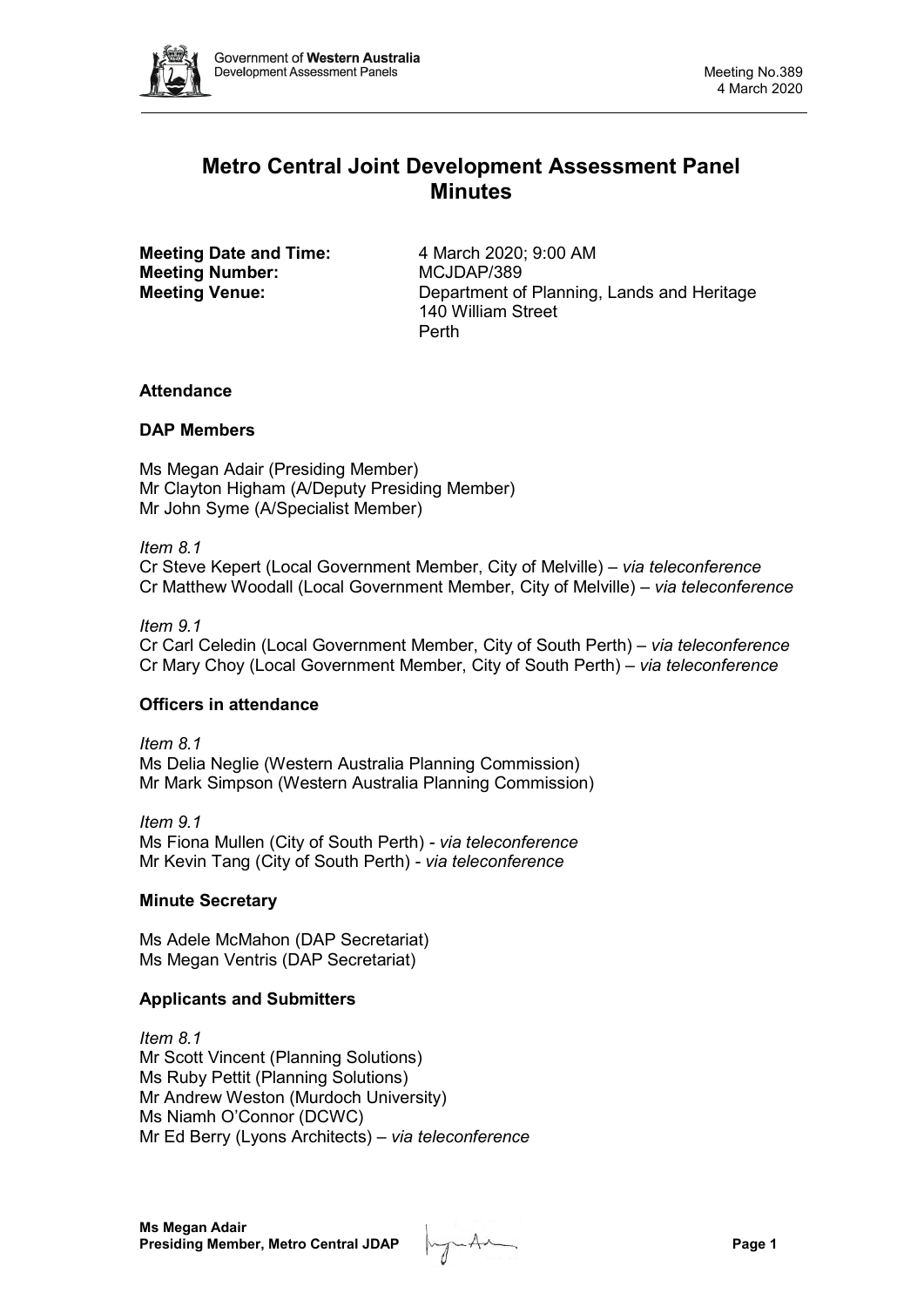

*Item 9.1* Mr Dan Lees (element) – *via teleconference* Mr George Ashton (element) – *via teleconference*

# **Members of the Public / Media**

Nil

## **1. Declaration of Opening**

The Presiding Member declared the meeting open at 09:10am on 4 March 2020 and acknowledged the traditional owners and paid respect to Elders past and present of the land on which the meeting was being held.

The Presiding Member announced the meeting would be run in accordance with the DAP Standing Orders 2017 under the *Planning and Development (Development Assessment Panels) Regulations 2011*.

The Presiding Member advised that in accordance with Section 5.16 of the DAP Standing Orders 2017 which states *'A person must not use any electronic, visual or audio recording device or instrument to record the proceedings of the DAP meeting unless the Presiding Member has given permission to do so.',* the meeting would not be recorded.

## **2. Apologies**

Ms Rachel Chapman (Deputy Presiding Member) Cr Nicholas Pazzolli (Local Government Member, City of Melville) Cr Glenn Cridland (Local Government Member, City of South Perth) Cr Stephen Russell (Local Government Member, City of South Perth)

## **3. Members on Leave of Absence**

Nil

## **4. Noting of Minutes**

DAP members noted that signed minutes of previous meetings are available on the [DAP website.](https://www.dplh.wa.gov.au/about/development-assessment-panels/daps-agendas-and-minutes)

## **5. Declaration of Due Consideration**

All members declared that they had duly considered the documents.

## **6. Disclosure of Interests**

Nil

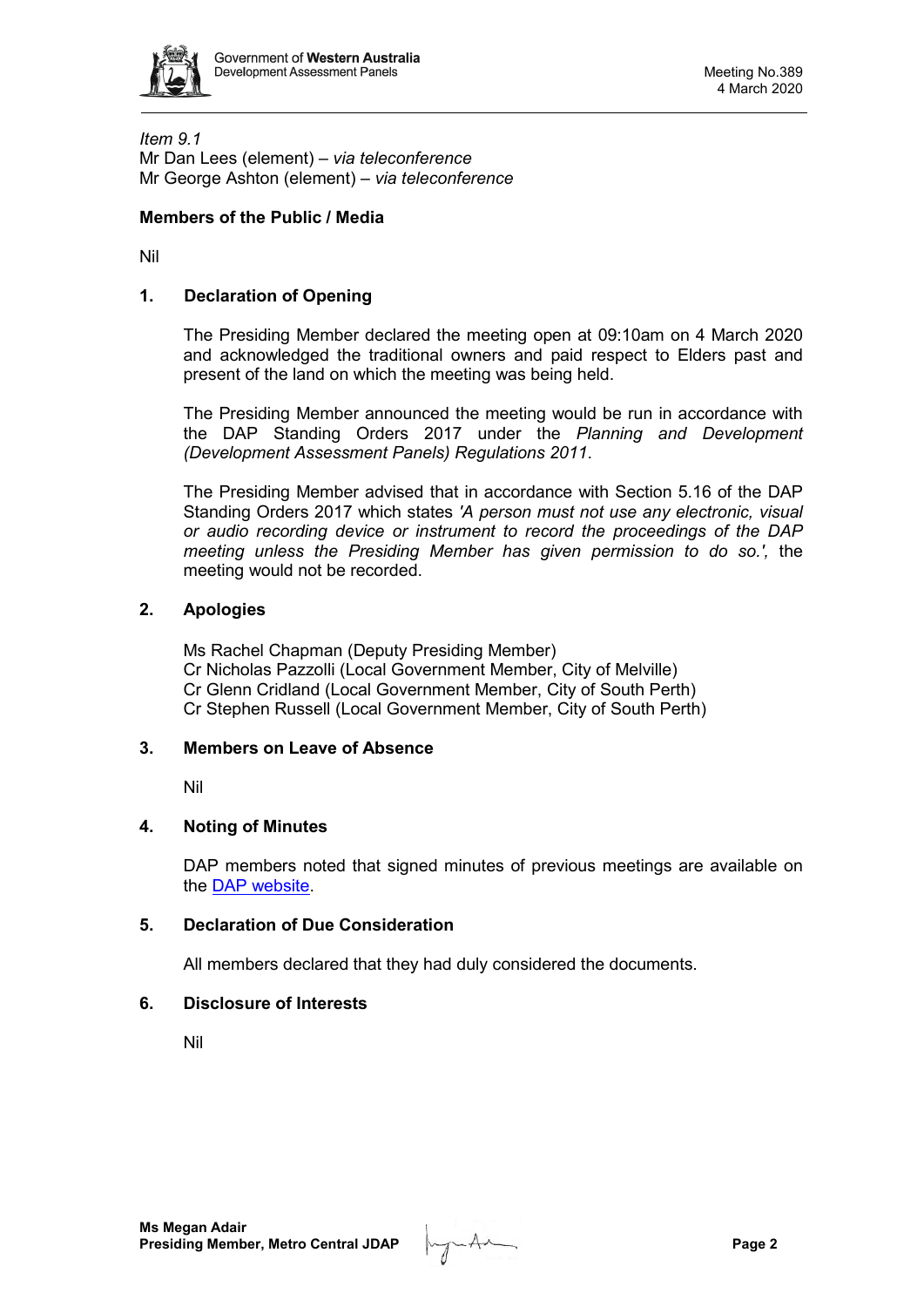

# **7. Deputations and Presentations**

- **7.1** Mr Dan Lees (element) responded to questions from the panel in relation to the application at Item 9.1.
- **7.2** Ms Fiona Mullen (City of South Perth) responded to questions from the panel in relation to the application at Item 9.1.

# *The presentation at Items 7.1 – 7.2 were heard prior to the application at Item 9.1*

- **7.3** Mr Scott Vincent (Planning Solutions) addressed the DAP in support of the application at Item 8.1 and responded to questions from the panel.
- **7.4** Mr Andrew Weston (Murdoch University) responded to questions from the panel in relation to the application at Item 8.1.
- **7.5** Ms Delia Neglie (Western Australia Planning Commission) addressed the DAP in relation to the application at Item 8.1 and responded to questions from the panel.

*The presentations at Items 7.3 - 7.5 were heard prior to the application at Item 8.1.* 

## **PROCEDURAL MOTION**

**Moved by:** Mr Clayton Higham **Seconded by:** Mr John Syme

That the application at Item 9.1 be heard prior to the application at Item 8.1.

## **The Procedural Motion was put and CARRIED UNANIMOUSLY.**

**REASON:** The order of business was changed to accommodate travel arrangements for a Panel Member considering item 9.1.

*Cr Steve Kepert and Cr Matthew Woodall (City of Melville) left the panel at 9:14am Cr Carl Celedin and Cr Mary Choy (City of South Perth) joined the panel at 9:14am*

## **8. Form 1 – Responsible Authority Reports – DAP Application**

| 8.1 | <b>Property Location:</b> | Lot 820 (No.90) South Street, Murdoch       |
|-----|---------------------------|---------------------------------------------|
|     |                           | University, Murdoch                         |
|     | Development Description:  | New Academic Building at Murdoch University |
|     | Applicant:                | <b>Planning Solutions</b>                   |
|     | Owner:                    | <b>Murdoch University</b>                   |
|     | Responsible Authority:    | Western Australian Planning Commission      |
|     | DAP File No:              | DAP/20/01731                                |
|     |                           |                                             |

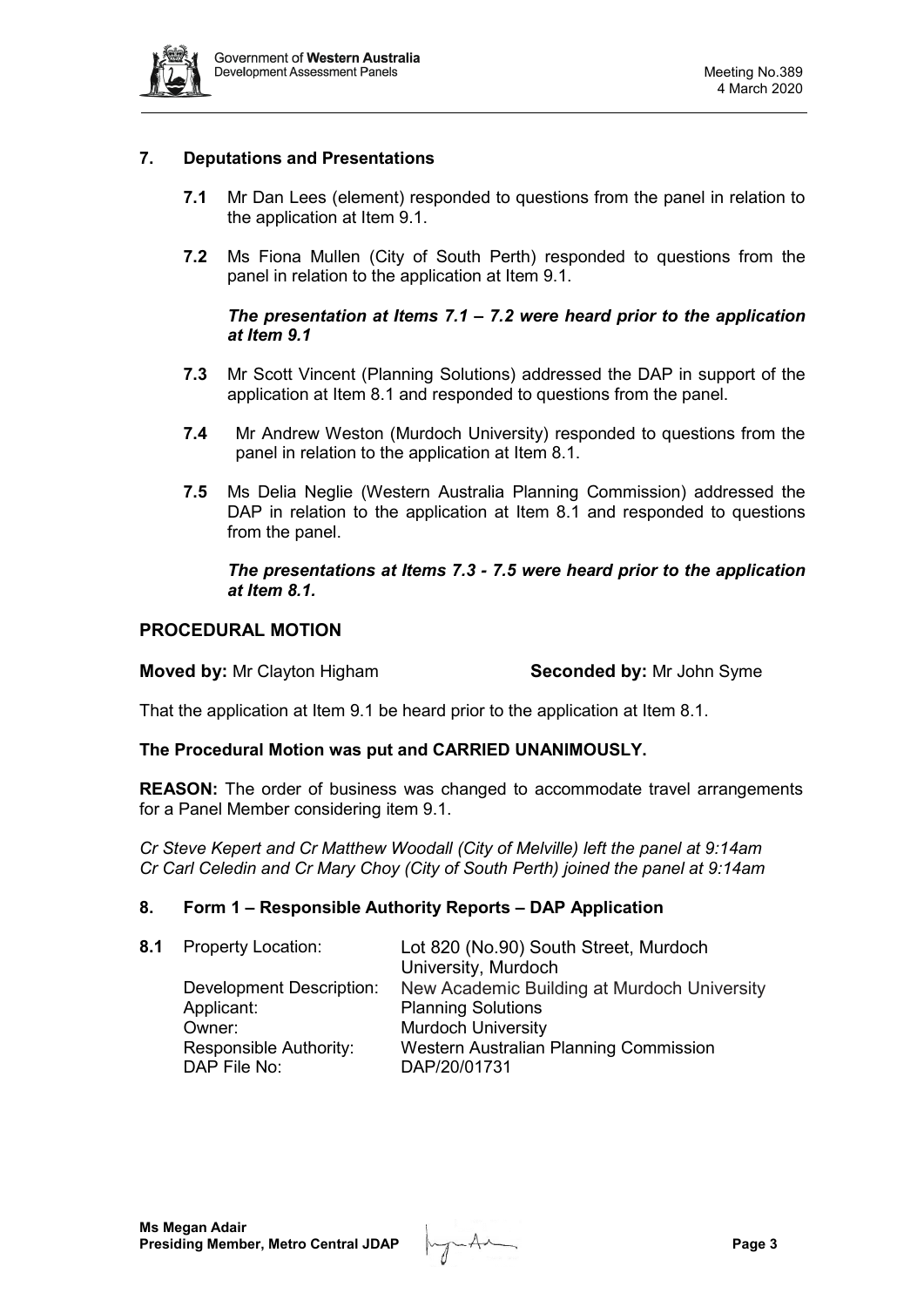

# **REPORT RECOMMENDATION**

**Moved by: Cr Steve Kepert <b>Seconded by: Cr Matthew Woodall** 

That the Metro Central JDAP resolves to:

**Approve** DAP Application reference DAP/20/01731 and accompanying plans, datestamped 14 January 2020 by the Department of Planning, Lands and Heritage on behalf of the Western Australian Planning Commission, in accordance with the provisions of the Metropolitan Region Scheme, subject to the following conditions:

## **Conditions**

- 1. The development is to be carried out generally in accordance with the plans datestamped 14 January 2020 (attached). This decision constitutes planning approval only and is valid for a period of two years from the date of approval. If the subject development is not substantially commenced within the two year period, the approval shall lapse and be of no further effect.
- 2. All stormwater generated on site is to be retained on site to the specification of the City of Melville and to the satisfaction of the Western Australian Planning Commission.
- 3. Prior to occupation, a detailed landscaping and reticulation plan for the subject site and internal road verge adjacent to the site shall be submitted, and thereafter implemented in its entirety and maintained, to the specification of the City of Melville and the satisfaction of the Western Australian Planning Commission.
- 4. Prior to the commencement of site works, a Construction Management Plan shall be prepared, and thereafter implemented in its entirety, to the specification of the City of Melville and the satisfaction of the Western Australian Planning Commission.
- 5. The development is to be operated in accordance with the Waste Management Plan dated 21 November 2019 to the satisfaction of the Western Australian Planning Commission on the advice of the City of Melville.
- 6. Prior to the commencement of site works, a Service Vehicle Access Plan shall be prepared, and thereafter implemented in its entirety, to the satisfaction of the Western Australian Planning Commission.

#### **Advice Notes**

- 1. The applicant is advised that future minor design refinements to the original approval that are of a minor nature, and do not alter the fundamental nature of the original approval or give rise to additional issues, may not warrant a Form 2 application subject to advice from the Western Australian Planning Commission.
- 2. All development must comply with Health Regulations, Australian Standards, the Building Code of Australia and all other relevant Acts, Regulations and Local Laws. It is the responsibility of the applicant to obtain any other necessary approvals, consents and licenses required, and to commence and carry out development in accordance with all relevant laws.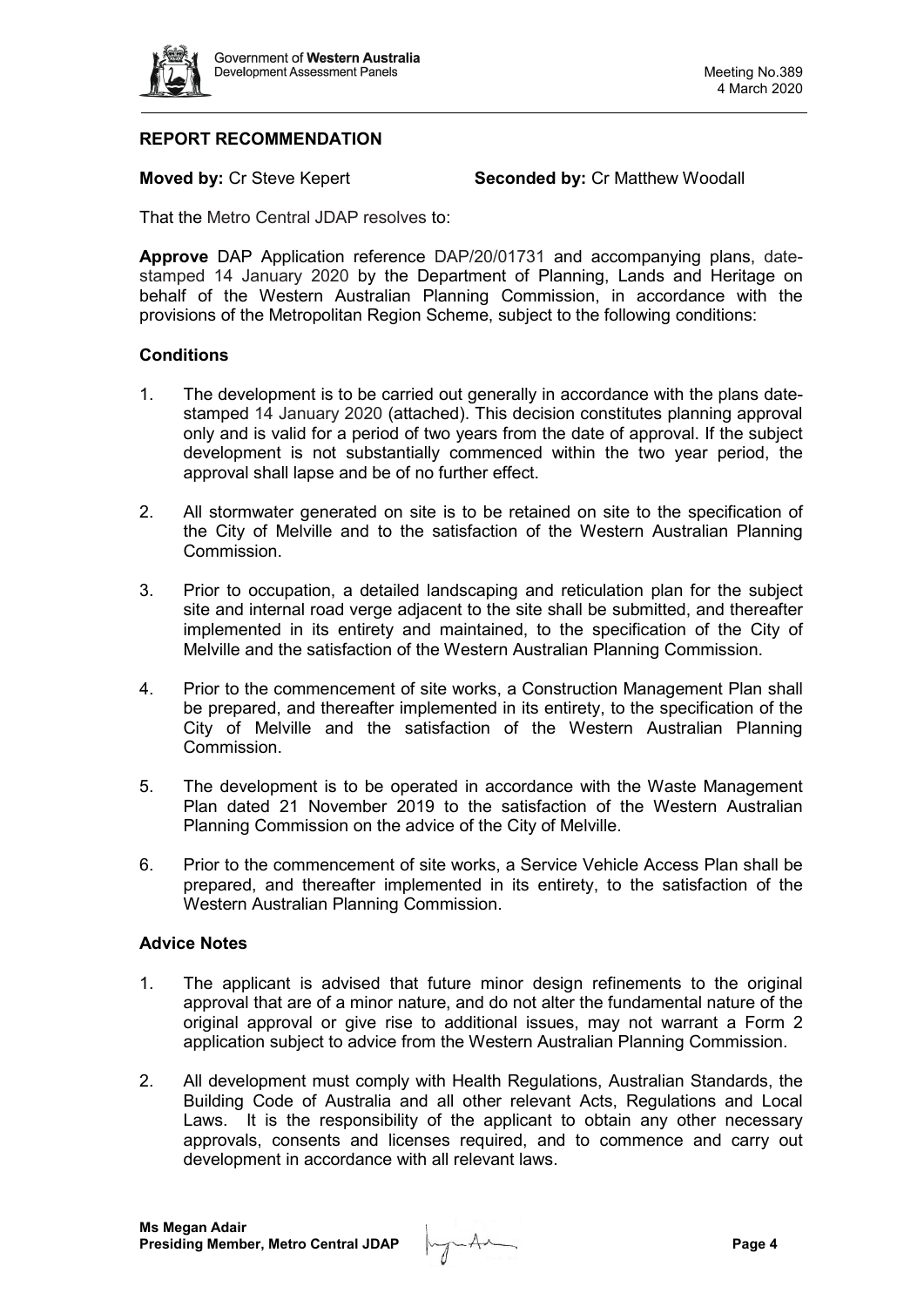

- 3. In relation to Condition 3, landscaping and reticulation plan is to be in accordance with the Landscape Concept Plans dated December 2019 submitted with the application and include details of (but not limited to):
	- (a) fauna habitat and foraging potential (on the advice of the Department of Biodiversity, Conservation and Attractions);
	- (b) the location, number and type of proposed trees and shrubs including planter size and planting density;
	- (c) any lawns to be established;
	- (d) existing vegetation and/or landscaped areas to be retained; and
	- (e) verge treatments.

The approved landscaping and reticulation plan is to be fully implemented within the first available planting season after the initial occupation of the development and any species which fail to establish within the first two planting seasons are expected to be replaced.

- 4. In relation to Condition 4, the Construction Management Plan shall detail how the construction of the development will be managed and is to include:
	- public safety and site security;
	- hours of operation;
	- noise and vibration controls;
	- air and dust management:
	- stormwater, groundwater and sediment control;
	- waste and material disposal;
	- Traffic Management Plans prepared by accredited personnel for the various phases of the construction, including any proposed road closures;
	- parking arrangements for contractors and sub-contractors;
	- on-site delivery times and access arrangements;
	- the storage of materials and equipment on site;
	- any other matters likely to impact upon surrounding properties or the road reserve; and
	- the location of temporary structures necessary to facilitate storage, administration and construction activities, such as demountable offices, portable toilets and skip bins. These are to be located so as not to obstruct vehicle sight lines of the subject site, the adjacent road network or adjoining properties, and to be removed prior to initial occupation of the development.
- 5. In relation to Condition 6, the Service Vehicle Access Plan is to demonstrate how buildings currently serviced via Tea Tree Loop will continue to be serviced once site works commence.

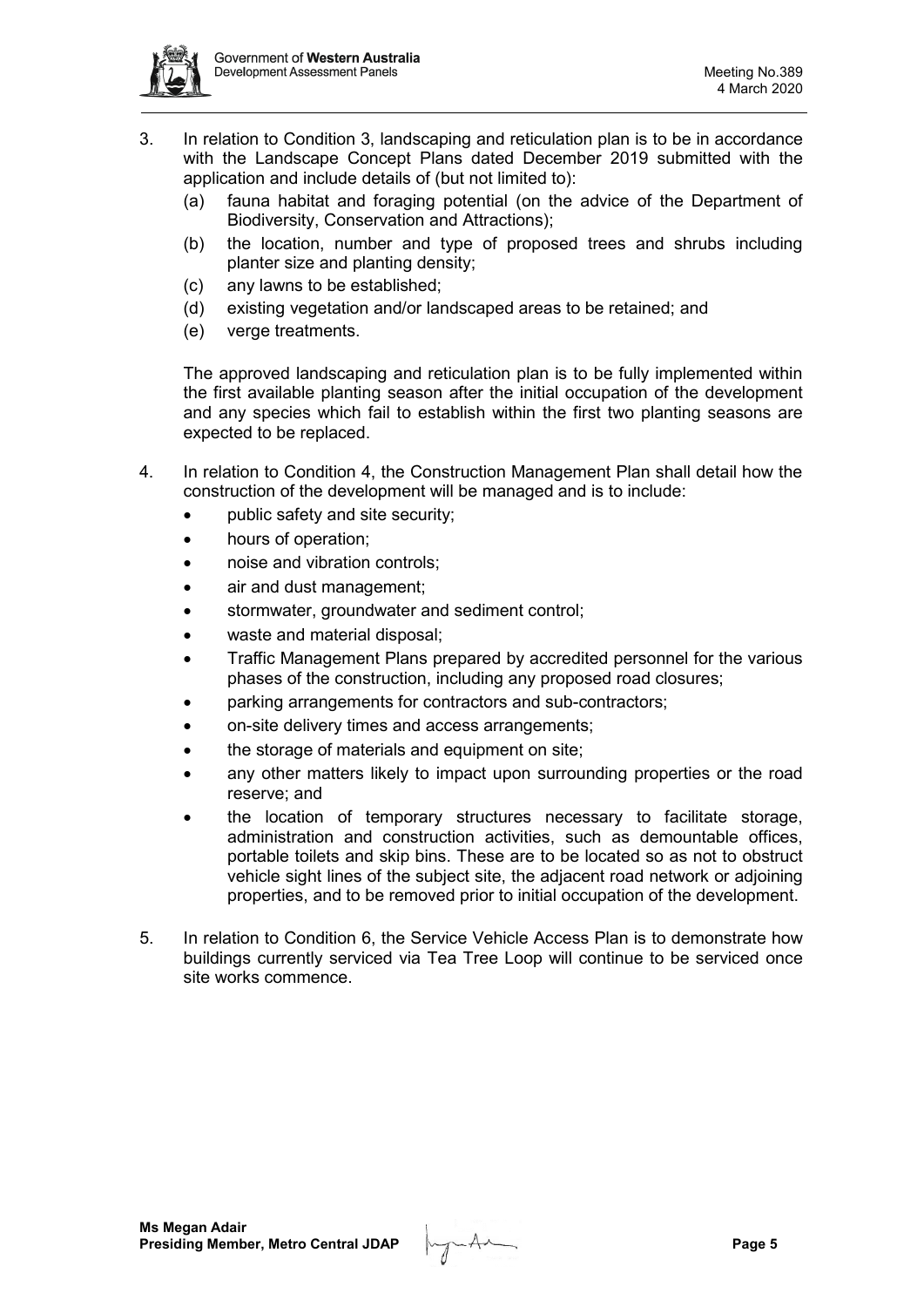

6. It is the applicant's responsibility to determine any impact that the development may have upon the habitat of any threatened black cockatoo species and to satisfy any obligations for referral to the federal Department of Agriculture, Water and the Environment for consideration under the *Commonwealth Environmental Protection and Biodiversity Conservation Act 1999*.

It is also the applicant's responsibility to determine whether the proposal is exempt from the requirement of a permit for the clearing of native vegetation from the Western Australian Department of Water and Environmental Regulation under the *Environmental Protection Act 1986* and *Environmental Protection (Clearing of Native Vegetation) Regulations 2004.*

- 7. Trees intended to be retained are to be protected in accordance with Australian Standard *AS 4970-2009 Protection of Trees on Development Sites*.
- 8. ATCO Gas advises that prior to any construction or excavation works 'Dial Before You Dig' (Ph 1100) must be contacted to determine the location of buried gas infrastructure

## **The Report Recommendation was put and CARRIED UNANIMOUSLY.**

**REASON:** In accordance with details contained in the Responsible Authority Report.

**9. Form 2 – Responsible Authority Reports – Amending or cancelling DAP development approval**

| 9.1 | <b>Property Location:</b>       | Lot 250 (154) Lockhart Street, Como                |
|-----|---------------------------------|----------------------------------------------------|
|     | <b>Development Description:</b> | Amendments to Previously Approved Four             |
|     |                                 | <b>Storey Multiple Dwelling Development</b>        |
|     | <b>Proposed Amendments:</b>     | Minor amendments to existing DAP approval,         |
|     |                                 | including additional basement level, modifications |
|     |                                 | to dwelling mix and apartment layouts, and         |
|     |                                 | adjustments to servicing infrastructure.           |
|     | Applicant:                      | element                                            |
|     | Owner:                          | <b>Blueperth Pty Ltd</b>                           |
|     | <b>Responsible Authority:</b>   | City of South Perth                                |
|     | DAP File No:                    | DAP/18/01548                                       |
|     |                                 |                                                    |

#### **REPORT RECOMMENDATION**

*The New Condition was renumbered administratively to No.27 to be inline with the numbering of the original approval.* 

**Moved by:** Mr Clayton Higham **Seconded by:** Mr John Syme

That the Metro Central JDAP resolves to:

1. **Accept** that the DAP Application reference DAP/18/01548 as detailed on the DAP Form 2 dated 29 November 2019 is appropriate for consideration in accordance with regulation 17 of the *Planning and Development (Development Assessment Panels) Regulations 2011*;

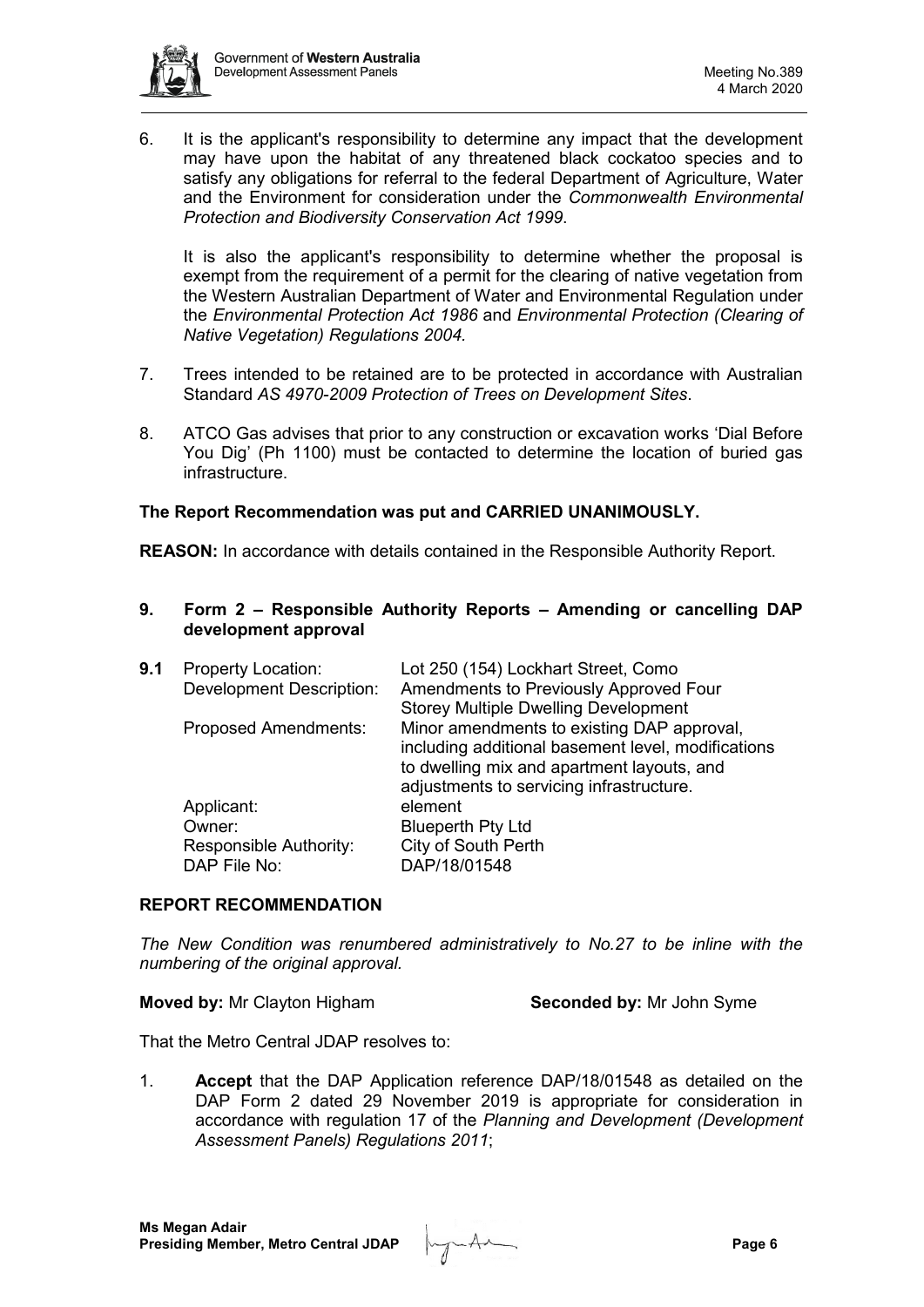

2. **Approve** the DAP Application reference DAP/18/01548 as detailed on the DAP Form 2 dated 29 November 2019 and accompanying plans (Attachment 1) in accordance with Clause 68 of Schedule 2 (Deemed Provisions) of the *Planning*  and Development (Local Planning Schemes) Regulations 2015, the provisions of the *City of South Perth Town Planning Scheme No. 6* and pursuant to clause 24(1) and 26 of the *Metropolitan Region Scheme*, for the proposed minor amendments to the approved development plans, subject to:

## **Replacement Condition**

22.Prior to the submission of a Building Permit application, the applicant must be in receipt of an approved "Stormwater Drainage Application", that confirms the design is to the satisfaction of the City.

## **New Condition**

27. Prior to the submission of a Building Permit application, the applicant must be in receipt of an approved "Crossings Application", that confirms the design is to the satisfaction of the City.

All other conditions and requirements detailed on the previous approval dated 15 March 2019 shall remain unless altered by this application.

#### **The Report Recommendation was put and CARRIED (4/1).**

For: Ms Megan Adair Mr Clayton Higham Mr John Syme Cr Mary Choy

#### Against: Cr Carl Celedin

**REASON:** In accordance with details contained in the Responsible Authority Report.

*Cr Carl Celedin and Cr Mary Choy (City of South Perth) left the panel at 09:23am.*

*Cr Steve Kepert and Cr Matthew Woodall (City of Melville) joined the panel at 09:23am.*